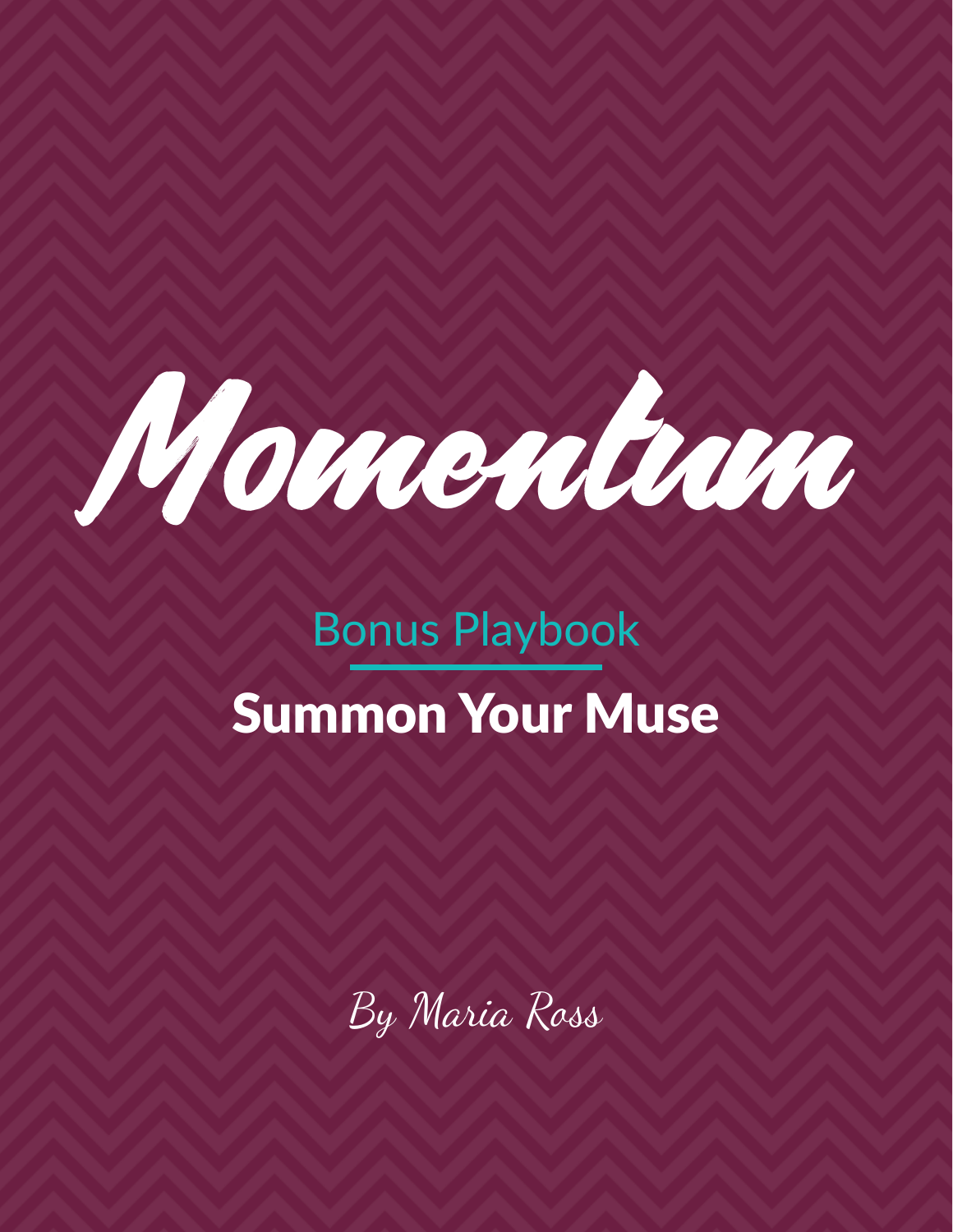# Here's What's Inside!

| Don't Just Wait. Discipline Your Muse. 4 |  |
|------------------------------------------|--|
|                                          |  |
|                                          |  |
| Your Assignment: Time to Summon          |  |
|                                          |  |
|                                          |  |

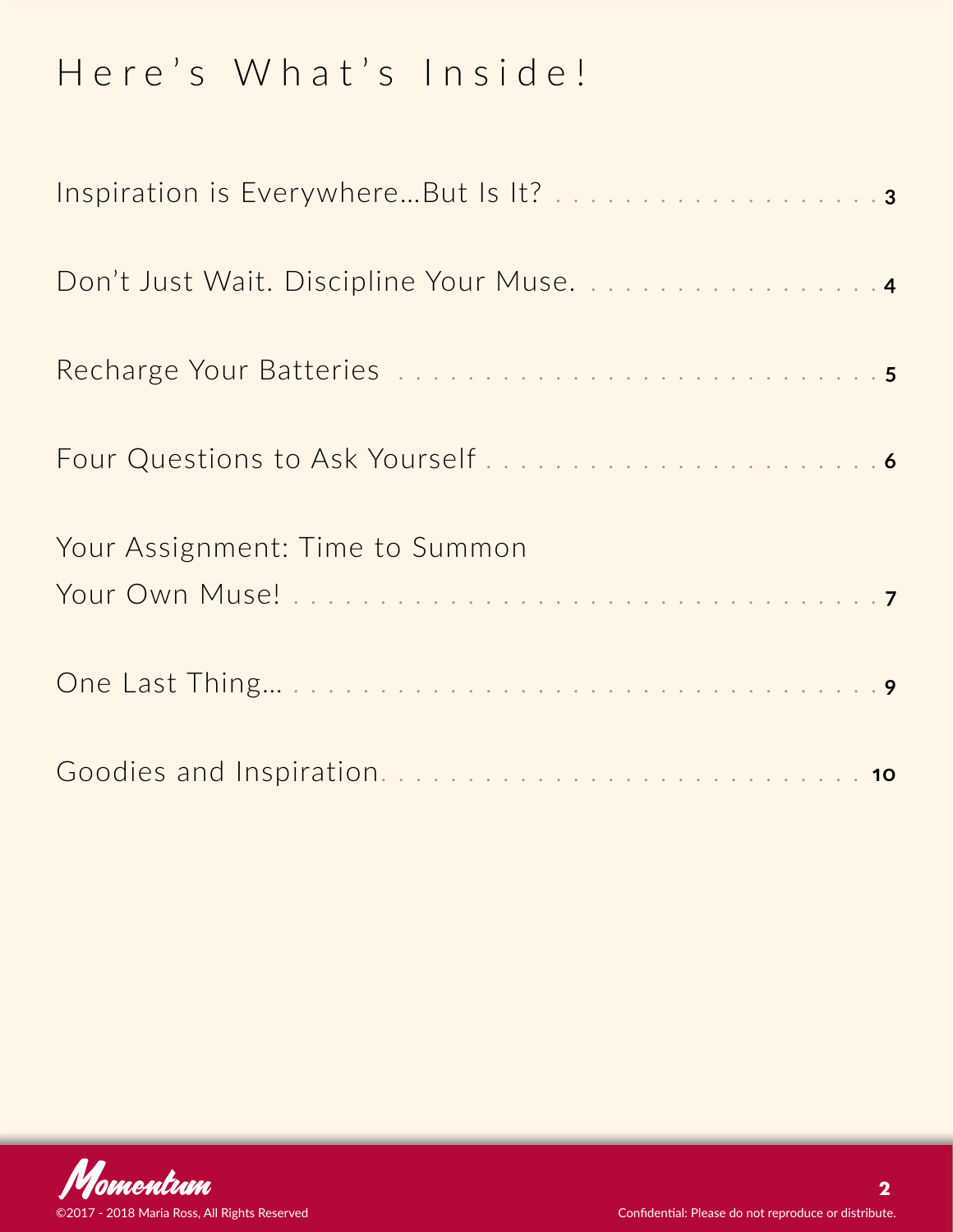# <span id="page-2-0"></span>Bonus Playbook: Summon Your Muse

### **Inspiration is Everywhere…But Is It?**

Everywhere you look these days, it seems inspiration is on everyone's mind. Inspiration for your business, your family life, your soul. Heck, inspiration to help you find – and make – meaning in your world.

Two of my past clients inspire others in their own unique ways: one [teaches mindfulness principles](http://www.withpause.com/) so that manic people can take a breath, shift perspective and choose healthier actions, leading to less anxiety, stronger relationships and better quality (and satisfaction in) work. [Another is inspiring](http://www.souldust.com/)  [soulseekers](http://www.souldust.com/) to peel back the dusty layers and get back in touch with who they really are and what they really want by running creative workshops, soulful camp experiences and more.

The resources are out there, to be sure.

#### **So why are we still so exhausted and starved for inspiration?**

The hustle and bustle of work and life often leaves us depleted. Where are the places you go or people you seek when you need that motivational high? How do you structure your day to invite inspiration? It's not enough to keep your head down, locked on your work and your to-do lists: every human being needs to reflect, make space and see things differently in order to recharge.

If you're like me, you often need to find your inspirational vitamin boost through being consistent, taking breaks, surrounding yourself with insightful people or settling into special places. I call this **"Summoning Your Muse."**

In this week's lesson, you're going play around with some disciplined and pleasurable ways to rejuvenate our weary souls.

Ready to refresh?!

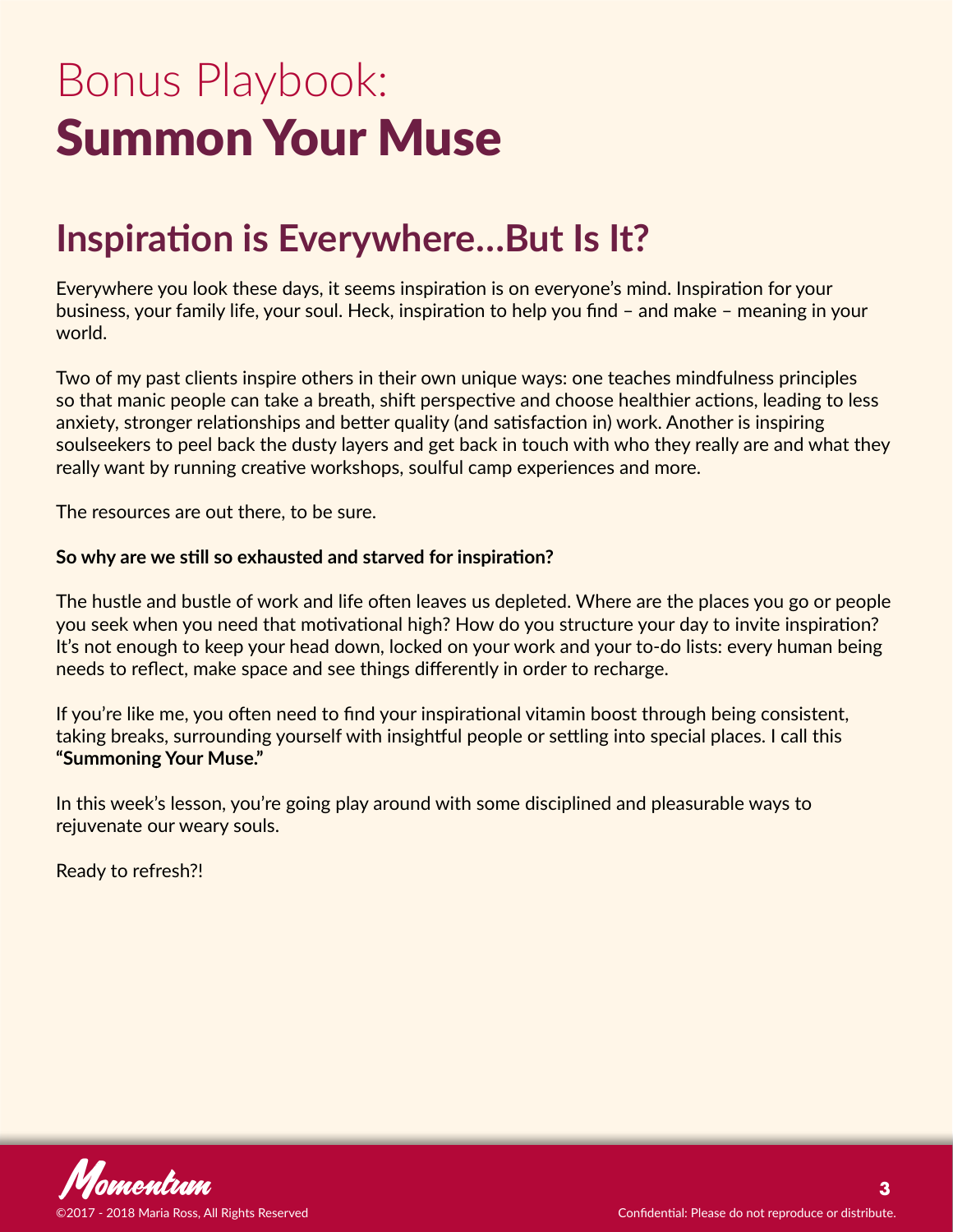# <span id="page-3-0"></span>**Don't Just Wait. Discipline Your Muse.**

We like to think that inspiration and creativity will just strike us like a bolt of lightning. And we use the excuse of being uninspired or too busy to put off the things we really want to be doing in the world.

I get it. I have a toddler. I'm exhausted every single minute.

But as the author of several books, here's a truth bomb I learned: I didn't always feel like writing. If I wrote only when I was jolted awake by a brilliant idea? Well, let's just say none of my books would exist today.

Same holds true for other creative aspects of your work: writing blog content, creating marketing materials, re-doing website copy. And even less appealing tasks, such as balancing your books or strategic planning.

### Inspiration doesn't always just "strike" especially when you're on deadline.

I used to write only when I literally couldn't stop the ideas from tumbling out of my head. That doesn't work well when you have a launch date or an expectant publisher. I thought the muse would simply strike at her own whim and I could just lazily wait for her arrival– when, really, she often comes when you discipline yourself and consistently sit down to write.

Remember when we talked about putting bocks into your schedule for creation or marketing? Make your writing schedule realistic like I did and break it up into doable chunks (i.e., this week, I'll complete the outline. Next week, I'll focus on chapter one.) If you sit down and just start, just like showing up to a job, some days you'll produce brilliance and others you'll produce crap. **And if you need to take a break one day, take it.** Ditch the guilt and then get back to the work tomorrow. The more you produce, the more you'll finesse, tweak, explore, hammer out, invent, – and the more likely those "A Ha!" moments will come. It's a probability game. The more you do, the more chances you'll find gems in the work.

**Schedule your time to sit down and do the work and your muse will start knowing exactly when you need her to show up.**

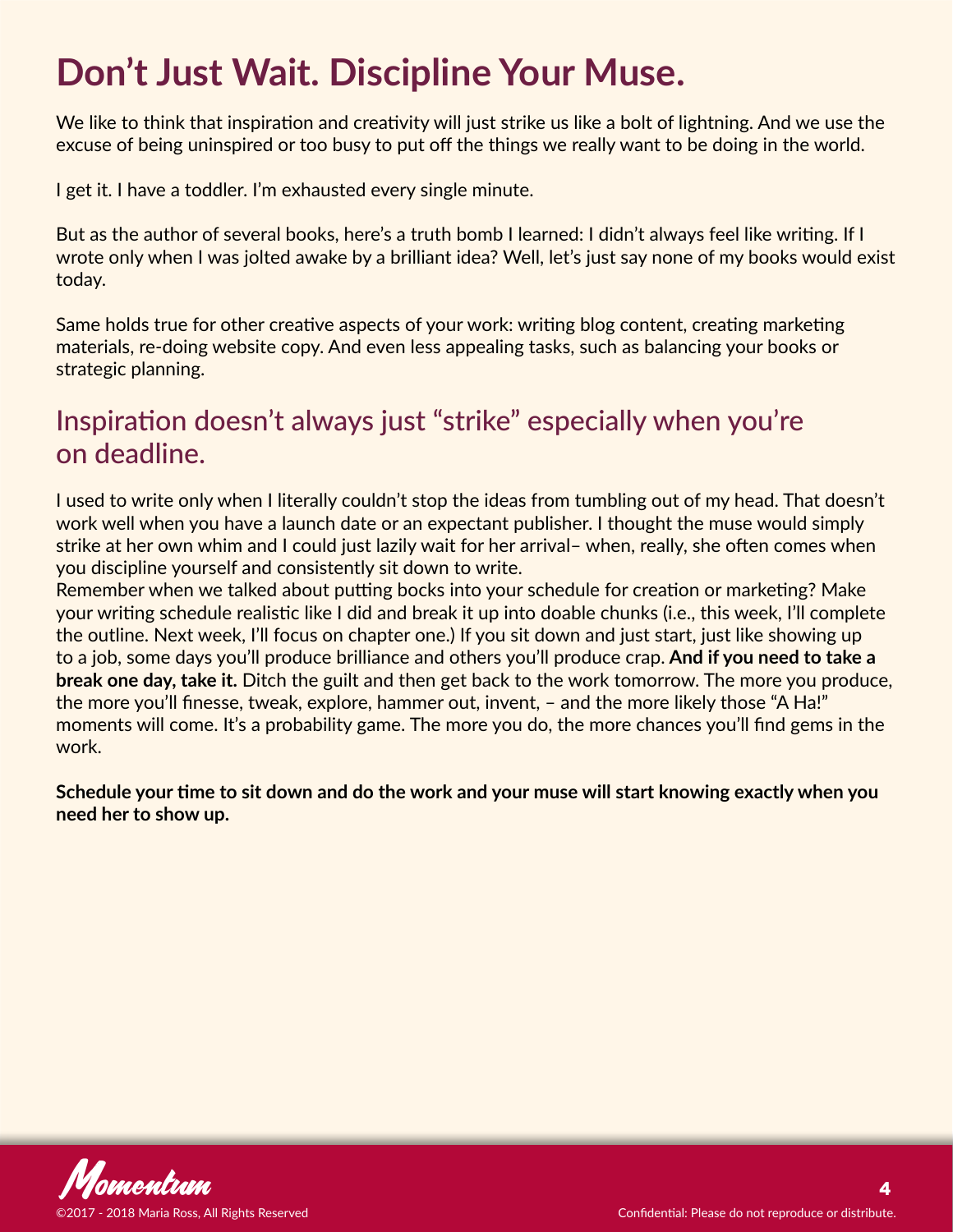## <span id="page-4-0"></span>**Recharge Your Batteries**

The reason I love scheduling so much is that it also reminds us when to take a break. Humans are not meant to be machines. So while you do need to be disciplined for the muse to find you, you still need to have the energy to follow her advice once she arrives! That means planning when to work and planning when to stop.

#### **Like a car, you have to properly maintain and fuel yourself so you can run smoothly. Otherwise, you'll break down.**

Studies show that we as humans cannot function in the "performance zone" 100% of the time. Here's a [great article](https://hbr.org/2016/06/resilience-is-about-how-you-recharge-not-how-you-endure) on resilience that you need to read right now about this subject.

One part in particular is an epiphany:

*… if you have too much time in the performance zone, you need more time in the recovery zone, otherwise you risk burnout. Mustering your resources to "try hard" requires burning energy in order to overcome your currently low arousal level. This is called upregulation. It also exacerbates exhaustion.Thus the more imbalanced we become due to overworking, the more value there is in activities that allow us to return to a state of balance. The value of a recovery period rises in proportion to the amount of work required of us.*

The article goes on to state that recovery is not simply "stopping" a task. You need to actively engage your mind in something else to recover.

### Step away from the grind and do something that brings you joy, moves your body or quiets your soul.

My good friend Melissa Cassera calls these *pleasure breaks* and she swears by them for business success.

What do you enjoy doing that takes your mind completely away from work or your to-do list? Where are you "in the zone" and simply forget about time? Build these activities into your daily schedule– whether 15 minutes or one hour. Shut down your computer and turn off your phone so you can recharge and come back more vibrant and rested.

### **Some of my favorite rest and recharge activities:**

- Walk my dog…with no music or audiobooks
- Watch *Jeopardy!* (yes, I actually record episodes and binge on them during my official lunch break, that I always take. I know, I'm a dork.)
- Enjoy a mug of tea with a tasty treat, like a scone or cookie…without checking my phone.
- Doing Crossfit (one delicious hour just for me where I'd better be focused on the weights and not my to-do list or I will hurt myself!)
- Read to my son
- Take myself out for a coffee date…or phoning a friend for an impromptu one
- Catch up with a friend
- Sit on my couch in silence, petting my dog

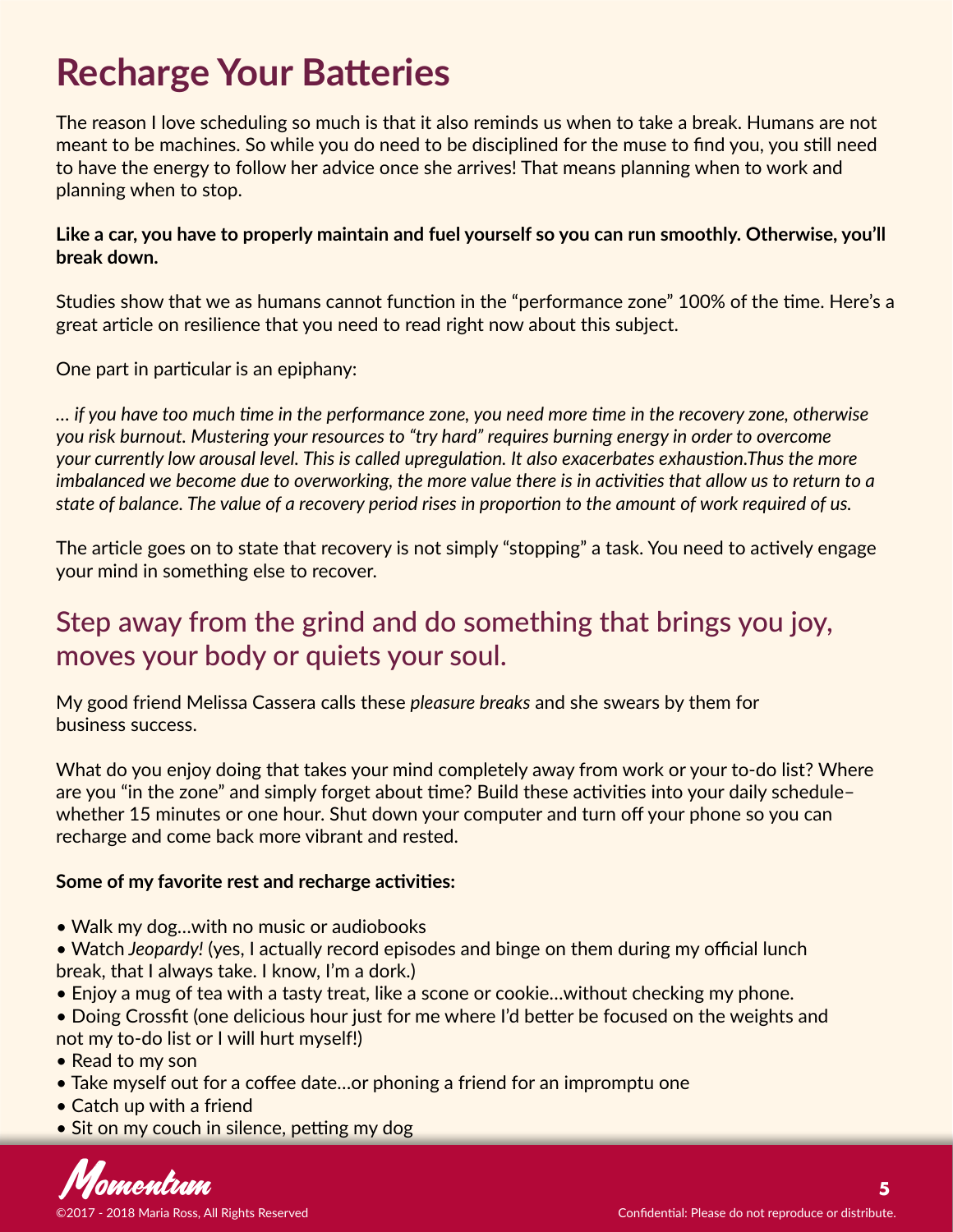### <span id="page-5-0"></span>**Other ideas that may speak to you:**

- Call a friend and catch up
- Buy yourself flowers
- Meditate
- Do yoga
- Cook
- Work out
- Light a candle
- Dance in your living room
- Listen to music
- Binge watch *House of Cards* or *Game of Thrones*
- Read a book or magazine

It all depends on what recharges YOU. The point is, recharging is the best way to clear out your mental clutter and invite inspiration in!

# **Four Questions to Ask Yourself**

If you find yourself still stuck on how to recharge or get inspired, ask yourself for help.

### When you ask the right questions, inspiration can find you.

- **1. Do you enjoy your physical space?** I firmly believe our environment affects our mood and creativity. Do you work in a cramped, messy corner of your living room, or do you have a small, cozy nook that lights you up? Do you need space? Do you need color? Heck, is your chaircomfortable? I find that working outside my home office in a funky little coffee shop helps me focus better and sparks new ideas. Think about your physical environment and what you need to be your most productive and create or find that space for yourself.
- **2. Who is on your cheerleading team?** Do you have a team of people you can call of when you need inspiration in different parts of your life? I have a friend I call when I need quick-hit, practical advice about life, one I call when I need a soulful, spontaneous girl chat about love and desire, one I exchange email missives with when we need to work out angst or transition, one I turn to for business motivation when I'm stuck or feel down…..you get the idea. Who is on your team and do you have any gaps?
- **3. Can you make space in your schedule?** Again, give yourself time to think and create. I'm schedule sacred time on my calendar to write, plan for the business, take an afternoon off at the park with my boy. If you get all crazy and fidgety when you end up having some time on your hands, then you have a problem! We all need quiet, non-busy, reflection time. Your schedule won't magically open up for you so you have to put your foot down and demand what YOU want from your calendar. How do you want your day or week to look? What are you willing to give up, on what will you absolutely not budge? The weeks go faster as we get older–do you really want to look back and see that your year was filled with crap that you really didn't want to do?

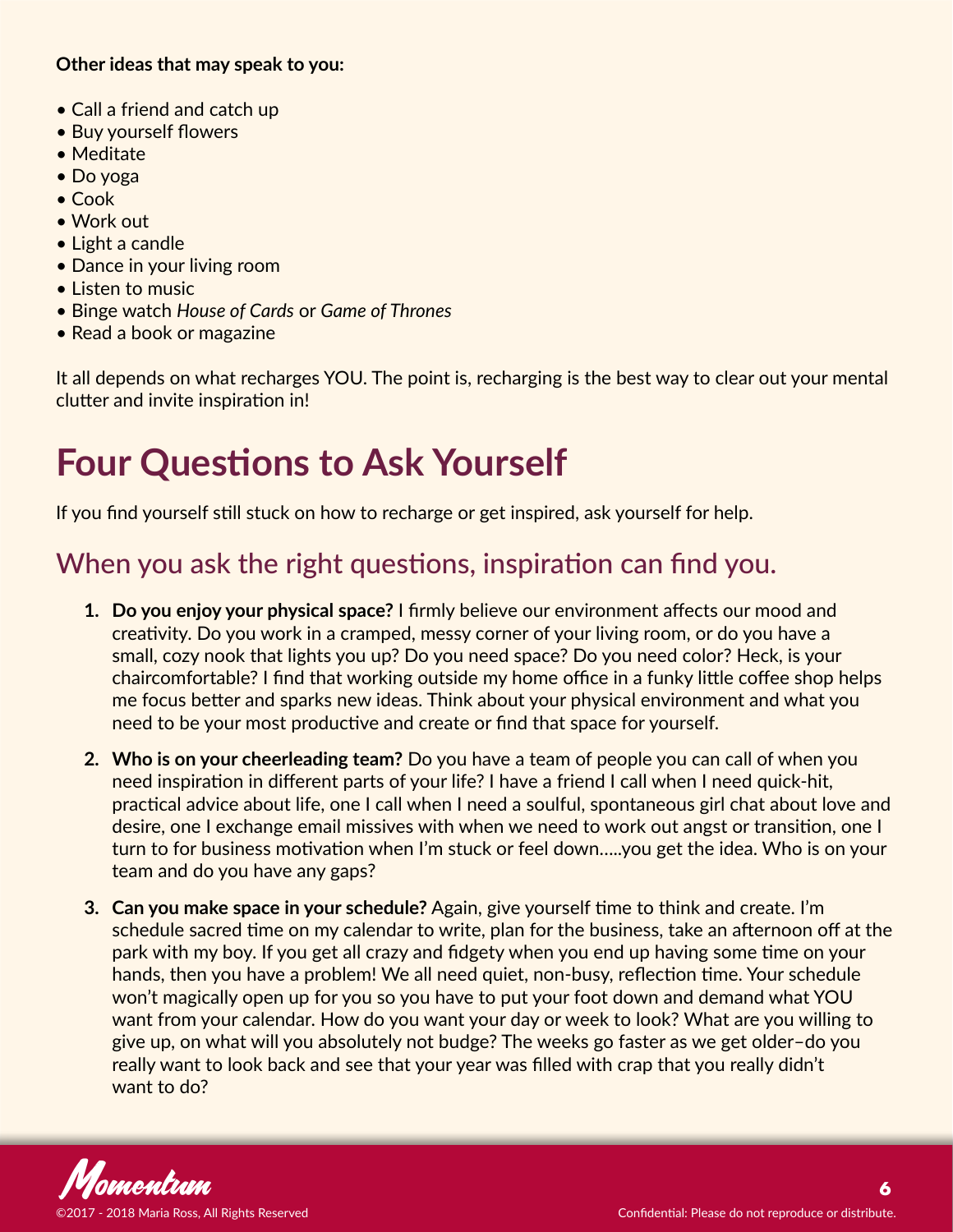<span id="page-6-0"></span>**4. How can you shift your perspective?** A friend recently told me that I need to "change my conversation" about time. Time is, after all, a construct, and if I go in with the mindset that "I'm crazed! I have no time to do anything! I am way too overwhelmed" then, darn it, that's my reality. But if I let go a bit and shift my mindset to "I have plenty of time to get everything done" or adopt a more curious or joyful approach, then I will indeed impact my reality. What is your mindset? Approach your work, life and relationships with joy, with curiosity, with abundance. Instead of "I have to…" think, "Wow! I get the opportunity to…" This could apply to working out, visiting family, attending a child's school play. It sounds woo-woo but I swear, it really, really works.

# **Your Assignment: Time to Summon Your Own Muse!**

**On which days could you place a recurring appointment for creation time…and downtime? Do you want to schedule an entire day once a month, or simply a few hours every week?** 

**What activities inspire you or enable you to take a break from your workday? List those out below. Use some of the** [examples above](#page-4-0) **as inspiration!** 

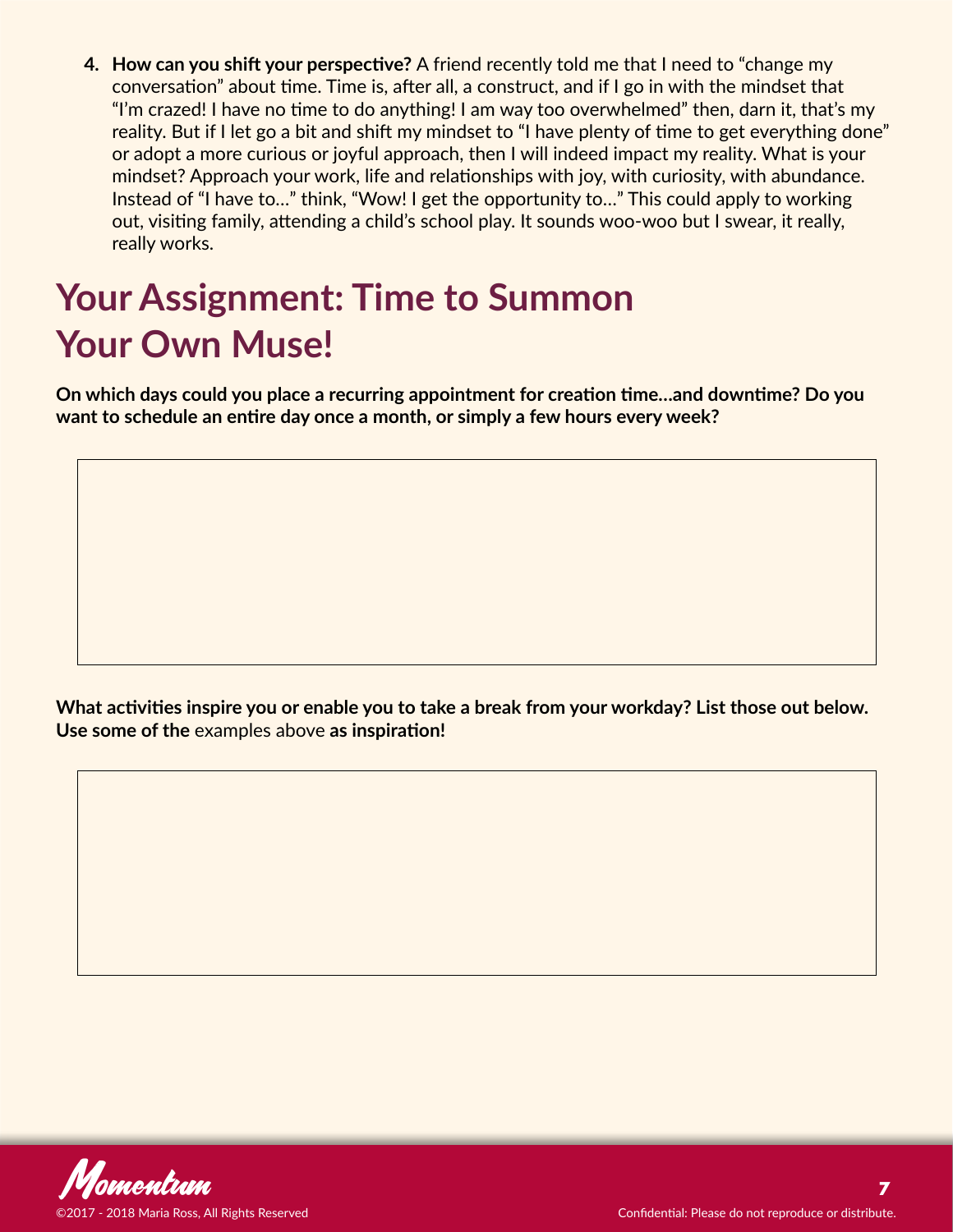**Who are the people in your life that most inspire you? Can you make time to chat with them once a week or month? Could they become accountability partners? Here's a template you can use to ask them for help!**

*Dear so-and-so,*

*Hope you're doing great! I'm in a year-long course to help improve my business and pursue my passions, and I think you might be able to help me with one of the fun assignments, if you're game.*

*We're talking about how to take breaks and find inspiration. And when I think of you, I'm instantly inspired. [Our talks/Your work/Your outlook] energize me and always leave me with great ideas. You're like a 5-hour energy shot for my soul!*

*Would you like to [meet up/talk by phone/do a Skype call/go for a walk] with me once a month/week/ quarter to help us energize each other? We could bounce ideas, cheerlead, hold each other accountable or just chat and keep in better touch. Nothing formal, something super easy.*

*What do you say? Does this sound like a good way to kick off the new year?!*

*Cheers,*

**First, identify your personal cheerleading team and then craft your invite to one of them below!**

### *But wait, you're not quite done….*

Please post your "muse-summoning" plans (or A-ha's or epiphanies) to the Facebook page by Friday. Can't wait to hear about what inspires you and rejuvenates your soul!

Remember, we are here to encourage you and provide any feedback. If you're like me, often it's fellow collaborators that help me polish my ideas to a glossy sheen.

Again, I'm going to reward you all year long, so don't lose your MOMENTUM: Post it now and keep that train moving!

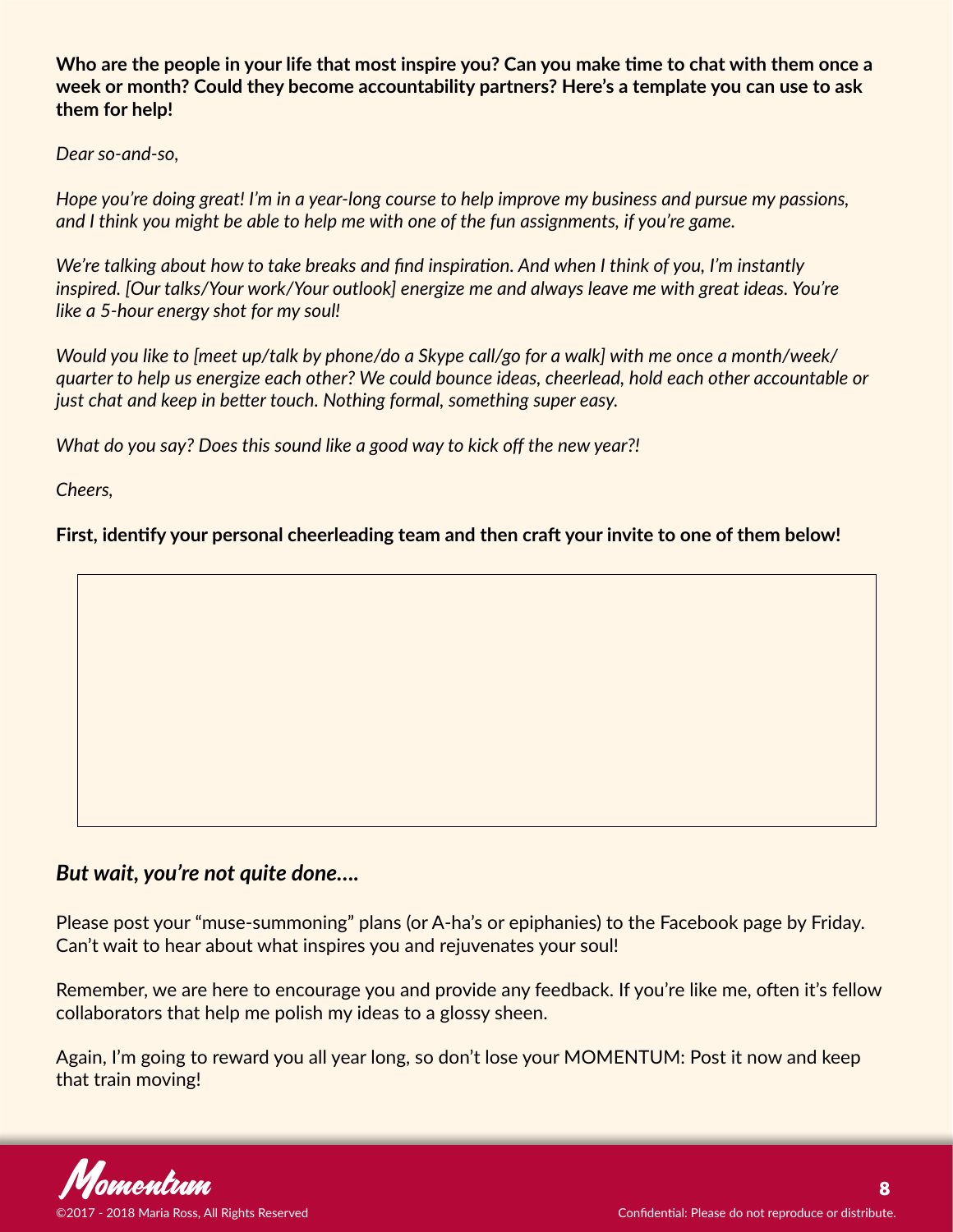# <span id="page-8-0"></span>**One Last Thing…**

At the start of this course, I talked about how we were not going to just be learning brand and marketing strategies, but also about how to take care of your most important business asset: YOU. If you run yourself into the ground trying to achieve your dreams, what are you doing it for? You'll be too sick, cranky or exhausted to enjoy it!

The most successful people perform daily or weekly rituals to keep them going strong. Your creativity can't flourish if your soul is depleted.

Your business, big idea or creative work won't succeed without nourishing and energizing yourself. The muse is much more likely to hang out with you more often if you're able to receive what she's offering.

Take care of you! xoxo

Maria